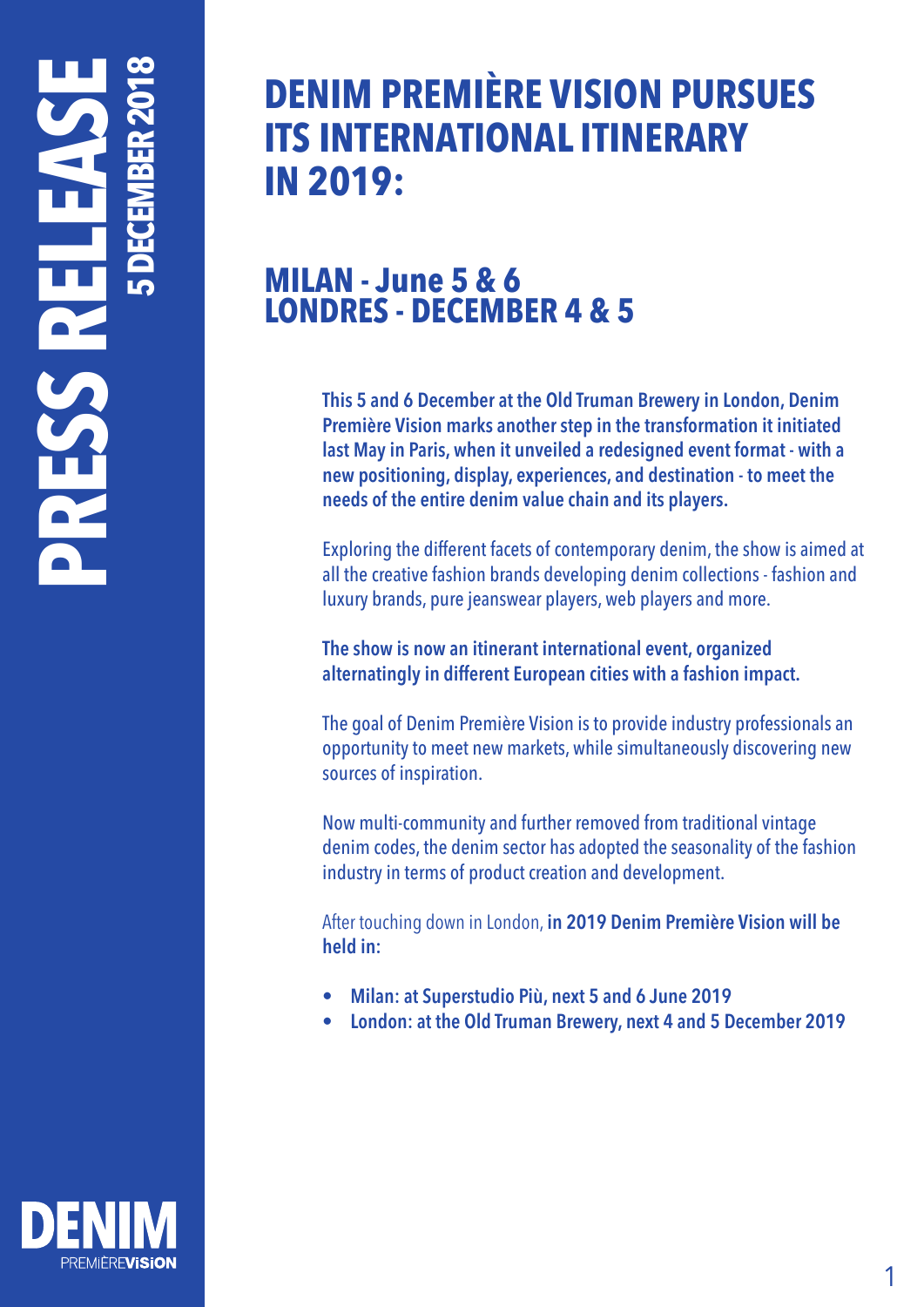# **5 DECEMBER 2018 PRESS RELEASE** PRESS RELEA



### **MILAN, THE ITALIAN CAPITAL OF DESIGN, FASHION AND DENIM**

The Denim Première Vision show alights for the first time in Italy's fashion capital next 5 and 6 June 2019, in an aim is to broaden the business outlook for its partners. The aim of the show is to touch down above all in mature markets offering denim professionals new business development opportunities.

The Lombard capital meets all the criteria the industry is looking for:

- **• An inspiring city that constantly reinvents itself while capitalising on its historic cultural roots: a centre of influence for fashion, the industrial design sector...**
- **• The centre of Italian fashion,** featuring a wide range of creative brands, from high street to luxury: the majority of brands have their headquarters in the city, and major fashion showrooms are also found here.
- **• A historic denim capital** that saw the birth of pioneering industry brands, which are among the largest players in the sector.
- **• An international city, well-structured and inviting for visitors:**  transportation, hotels, shopping, culture, etc. ...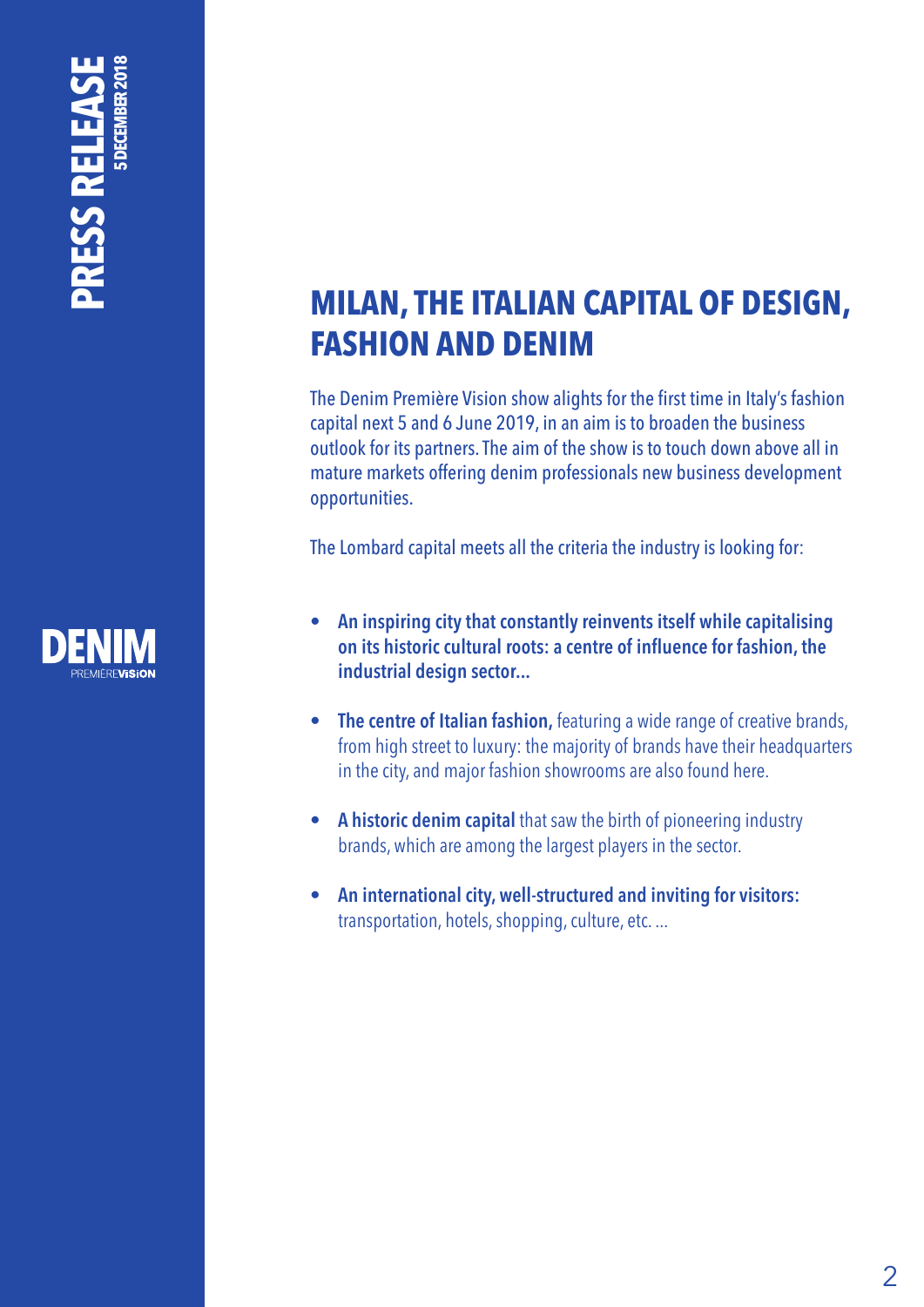## **5 DECEMBER 2018PRESS RELEASE VELEN SSENG**



#### **Guglielmo Olearo, Show Director, fills us in on the details:**

#### **After London, what made you choose Milan?**

This initiative is part of our broader «roving denim» strategy, begun in 2018. We held the show in Paris in May and in London in December with a specific mission: to make the best use of geographic proximity and bring our exhibitors to markets with strong potential. Milan fits in perfectly with this strategy. The Lombard capital has a long history with denim, and the city is fostering a lot of truly contemporary and sophisticated concepts. So it made sense to include this city among our preferred locations. The event will take place next June, before the show returns to London in December 2019.



**How will the show be implemented?**  We wanted to touch down in capitals with mature fashion industries, cities that can inspire our exhibitors and our brands. Milan is all of that, especially in Zona Tortona, a post-industrial neighbourhood thrumming with culture and creativity. It is a focal location of the big Italian houses, and we chose it because it has a storied past while continuing to invent new stories. We will bring together around a hundred

exhibitors, from no fewer than 16 countries. And the whole sector will be represented: from upstream with the weavers and manufacturers on through to finishings and treatments that give denim its washed, frayed look ... And, of course, all the components and treatments.

#### **BACK TO LONDON IN DECEMBER 2019**

As an itinerant show, Denim Première Vision also intends to ensure a continuity between its various editions. While the show turns to new destinations to help businesses invest in new markets, the challenge also lies in building ongoing relationships between these various players.

The December 2019 edition will thus be held once again in London.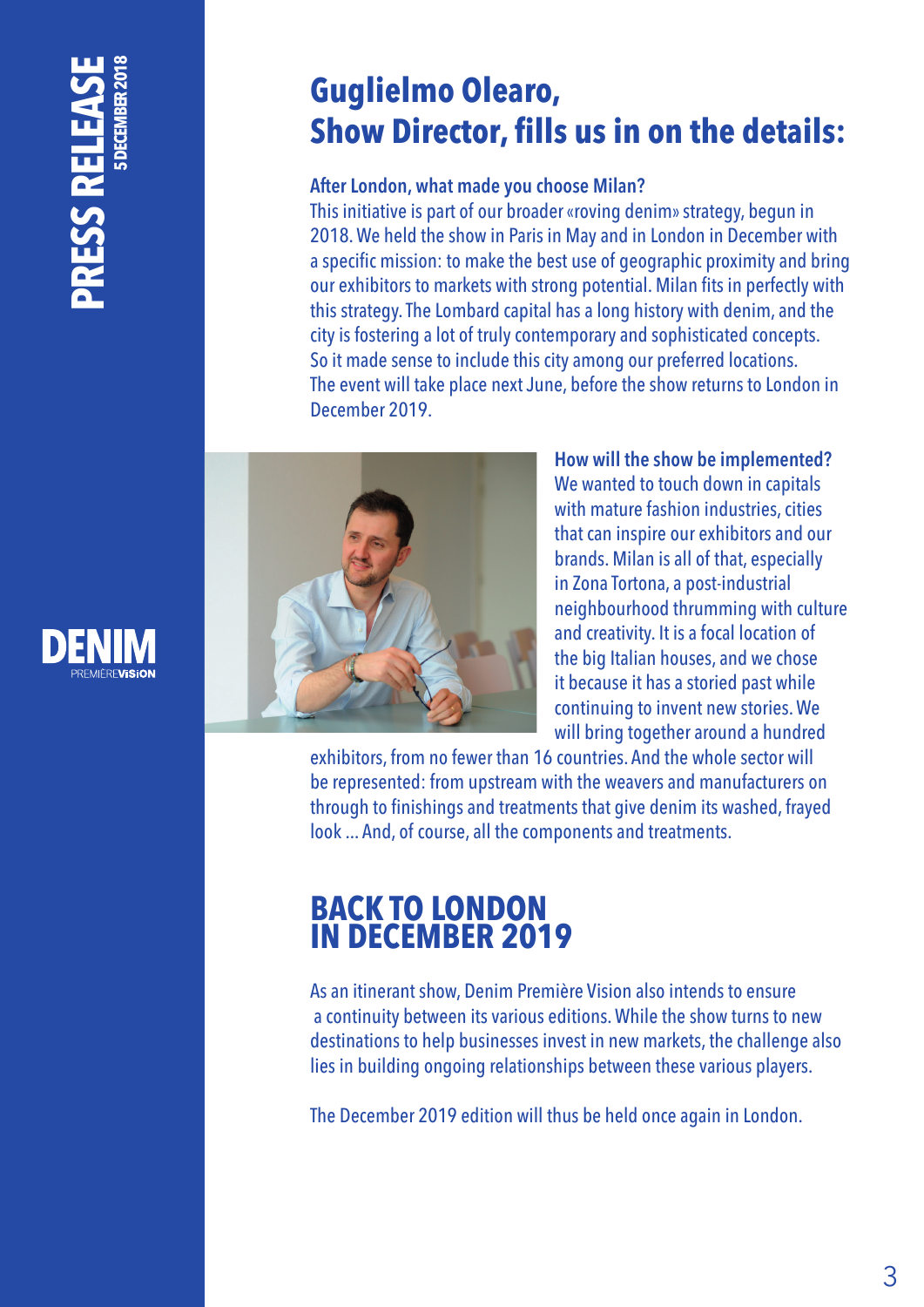







SUPERSTUDIO PIU VIA TORTONA, 27 - MILANO



THE OLD TRUMAN BREWERY 91, BRICK LANE, LONDRES